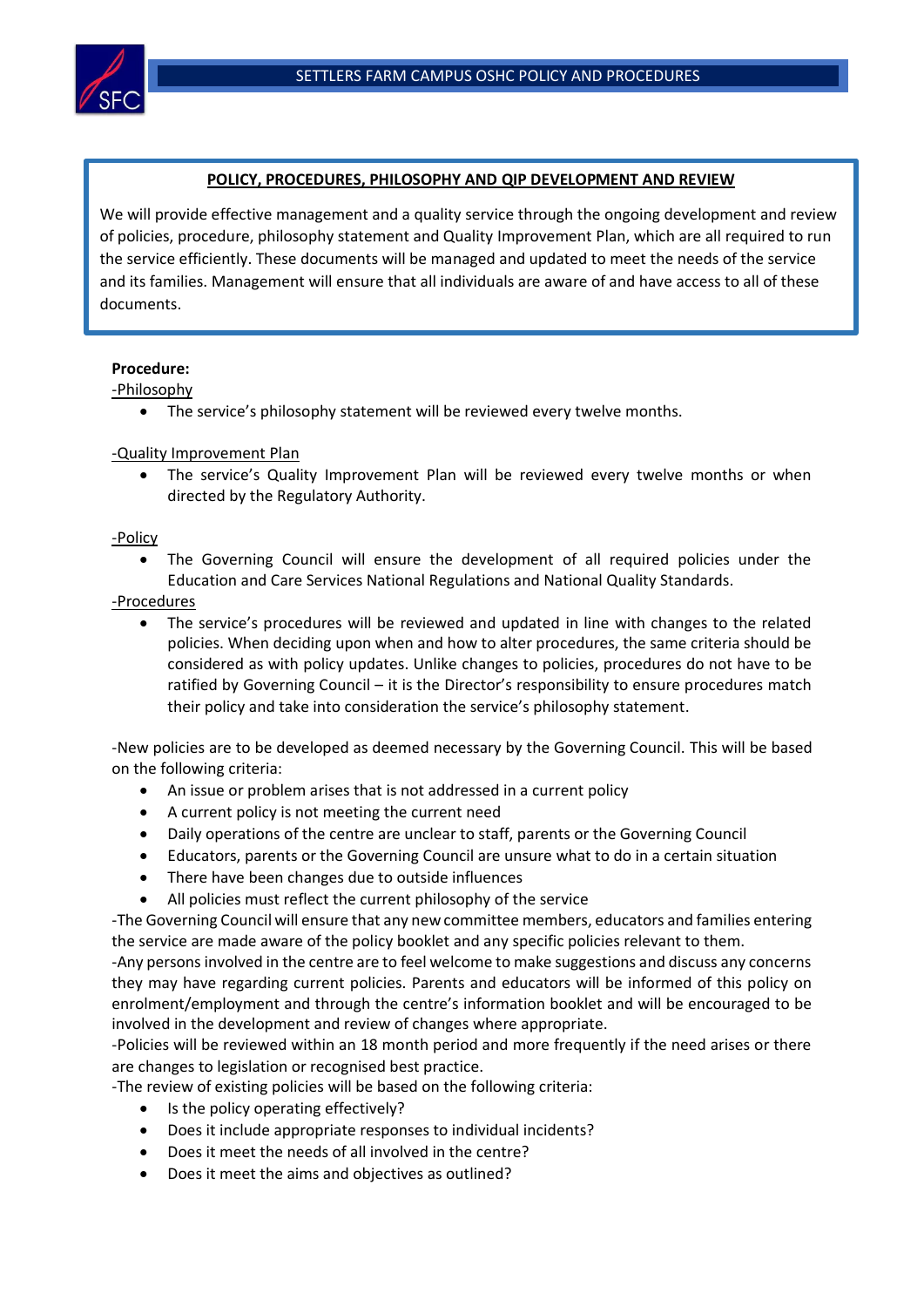

- Is it consistent with current philosophy?
- Is it consistent with current legislation, acts and standards?

-Changes made to policies will be communicated to those that are directly affected. The date the changes become effective will be noted. No less than 14 days notice will be given to parents of children enrolled at the service.

-All changes are to be recorded in the policy booklet with the date of endorsement and review.

-As an ongoing practice specific policies may be communicated through notice boards, letters or personal contact to highlight any relevant issues. This may be required if there is a recurrent problem arising or to highlight any specific current issues in the running of the service.

# NATIONAL QUALITY STANDARD

| <b>QUALITY AREA 7: GOVERNANCE AND LEADERSHIP</b> |                                    |                                                                                                                                                              |  |  |
|--------------------------------------------------|------------------------------------|--------------------------------------------------------------------------------------------------------------------------------------------------------------|--|--|
| 7.1                                              | Governance                         | Governance supports the operation of a quality service.                                                                                                      |  |  |
| 7.1.1                                            | Service philosophy and<br>purposes | A statement of philosophy guides all aspects of the service's<br>operations.                                                                                 |  |  |
| 7.1.2                                            | <b>Management Systems</b>          | Systems are in place to manage risk and enable the effective<br>management and operation of a quality service.                                               |  |  |
| 7.1.3                                            | Roles and Responsibilities         | Roles and responsibilities are clearly defined and understood<br>and support effective decision making and operation of the<br>service.                      |  |  |
| 7.2                                              | Leadership                         | Effective leadership builds and promotes a positive<br>organisational culture and professional learning community.                                           |  |  |
| 7.2.1                                            | Continuous improvement             | There is an effective self-assessment and quality<br>improvement process in place.                                                                           |  |  |
| 7.2.2                                            | <b>Educational leadership</b>      | The educational leader is supported and leads the<br>development and implementation of the educational<br>program and assessment and planning cycle.         |  |  |
| 7.2.3                                            | Development of<br>professionals    | Educators, co-ordinations and staff members performance is<br>regularly evaluated, and individual plans are in place to<br>support learning and development. |  |  |

| EDUCATION AND CARE SERVICES NATIONAL REGULATIONS |                                                               |  |  |
|--------------------------------------------------|---------------------------------------------------------------|--|--|
| 31                                               | Conditions on service approval insurance                      |  |  |
| 55-56                                            | Quality Improvement Plan                                      |  |  |
| 168                                              | Education and care services must have policies and procedures |  |  |